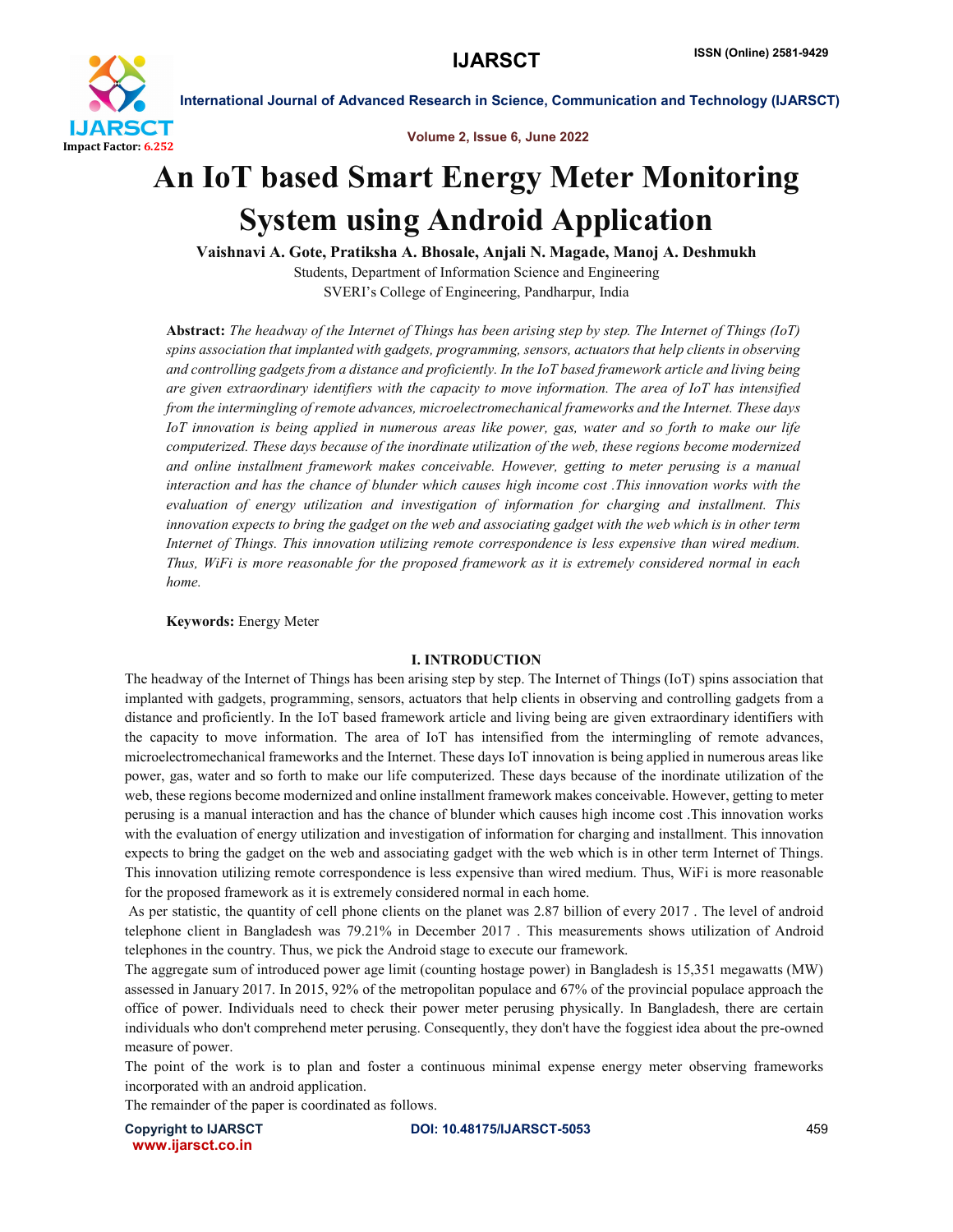

#### Volume 2, Issue 6, June 2022

Area II surveys the connected papers lined up with the proposed framework. Area III makes sense of the model of the proposed framework. Area IV shows the outcomes and investigation. Area V finishes up with impediment and future bearings.

# II. LITERATURE REVIEW

Lately tremendous exploration and papers have proposed the plan and improvement of energy meter checking framework. In Here We proposed a Wi-Fi put together shrewd meter based with respect to IoT. Here We utilized an Energy meter which shows carefully on portable, ESP8266 Wi-Fi module and a web application for the UI. The ESP8266 Wi-Fi module has appended into the meter. The ESP8266 Wi-Fi module has been executed for method for correspondence between the meter and web application for example BLYNK. The proposed framework is gotten and open source. In Communication conspire has been proposed and created programming in light of BLYNK. In An introduced a review report on the use of savvy power meters and a few vital a Meter Reading based Power Meter with Wi-Fi parts of the metering system. As well as any open doors emerging because of the coming of Date are featured. In the proposed a framework where Arduino Uno Software has been screen every one of the important exercises in the progression of power, the utilization of flow and power units and referenced any desire for lessening the issues related with installment, compute the expense of the unit of power. In proposed a continuous checking framework for private energy meter. The introduced framework gave comprehensive and constant admittance to energy utilization to the customer by taking advantage of the headway of IoT innovation.

# III. PROPOSED METHODOLOGY

This part examines the design and working standards of the proposed energy meter observing framework. It likewise shows the gadget interconnection of parts while working progressively.

# 3.1 Architecture

The engineering of the proposed framework is partitioned into three significant parts. They are

- 1. Wiring
- 2. Coding
- 3. Blynk application arrangement

# A. Wiring

In this Intially, we need to associate Acs712 sensor to Node MCU.so that we can quantify current first interface gnd of sensor to gnd Of nodeMCU , VCC of the sensor to Vin of nodeMCU, then, at that point, associate sensor result to the A0 pin of Node MCU.

Then, at that point, there are two focuses to Energy Meter that are Phase and Neutral ,Connect Phase to Switch one point and Neutral to the one mark of socket , and staying single places of switch and attachment interface with sensor.

# B. Coding

Transfer code to nodeMCU, For that need to change three things in the code



Change this three things and transfer the code into nodeMCU

# C. Blynk Application Setting

It is a very image process. First we need to download Blynk from play store and sign into the Email with the goal that we can see power, current, watt hour and unit energy consumed by the gadget

# Setting Up Blynk Application

Blynk is an application that runs over Android and IOS gadgets to control any IoT based application utilizing Smartphones. It permits you to make us IoT application. Here we will show the IoT Energy Meter Data on Blynk Application.

www.ijarsct.co.in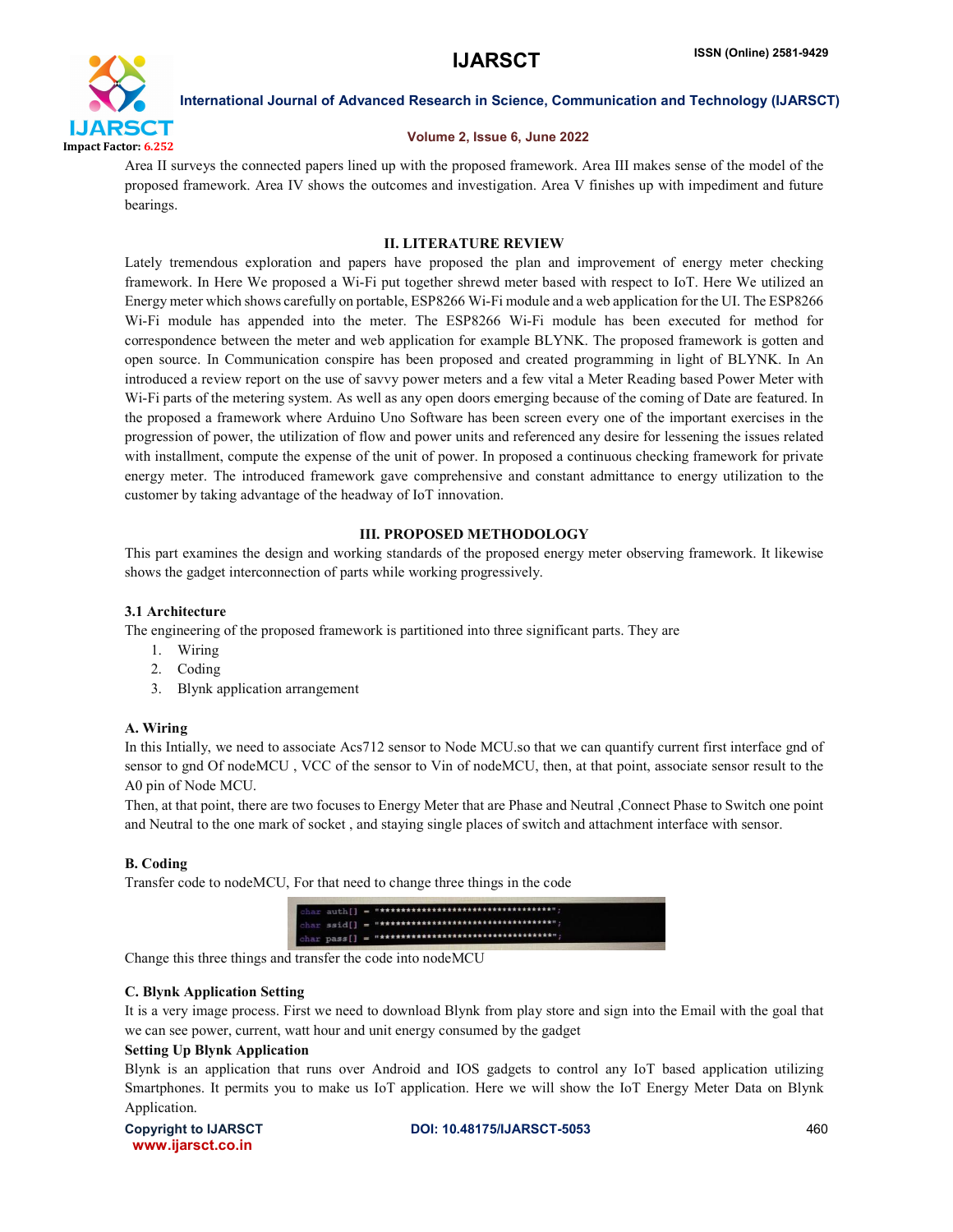

# Volume 2, Issue 6, June 2022

- 1. So download and introduce the Blynk Application from Google Play Store. IOS clients can download from the App Store. When the establishment is finished, open the application and sign-up utilizing your Email id and Password.
- 2. From the dashboard make another task and select ESP8266 and Wifi Connection.
- 3. Then, at that point, drag and drop gadgets and dole out the variable according to code and afterward email the validation code.
- 4. We will get the confirmation code via the Email . Duplicate this confirmation code. This will be utilized in our code.



# Required Library Installation A. ESP8266 WiFi Library

It gives a capacity to effectively WiFi correspondence utilizing ESP8266 from your sketch by means of the sequential on like Arduino UNO, Leonardo and MEGA. Likewise this library has a troubleshoot yield office can screen the communicated and got information

# B. Blynk\_Library

Blynk is the most famous Internet of Things stage for interfacing any equipment to the cloud, planning applications to control them, and dealing with your sent items at scale. With Blynk Library we can interface north of 400 equipment models including Arduino, ESP8266 and ESP32 to the Blynk.



Copyright to IJARSCT **DOI: 10.48175/IJARSCT-5053** 461 Fig. : Proposed Model

www.ijarsct.co.in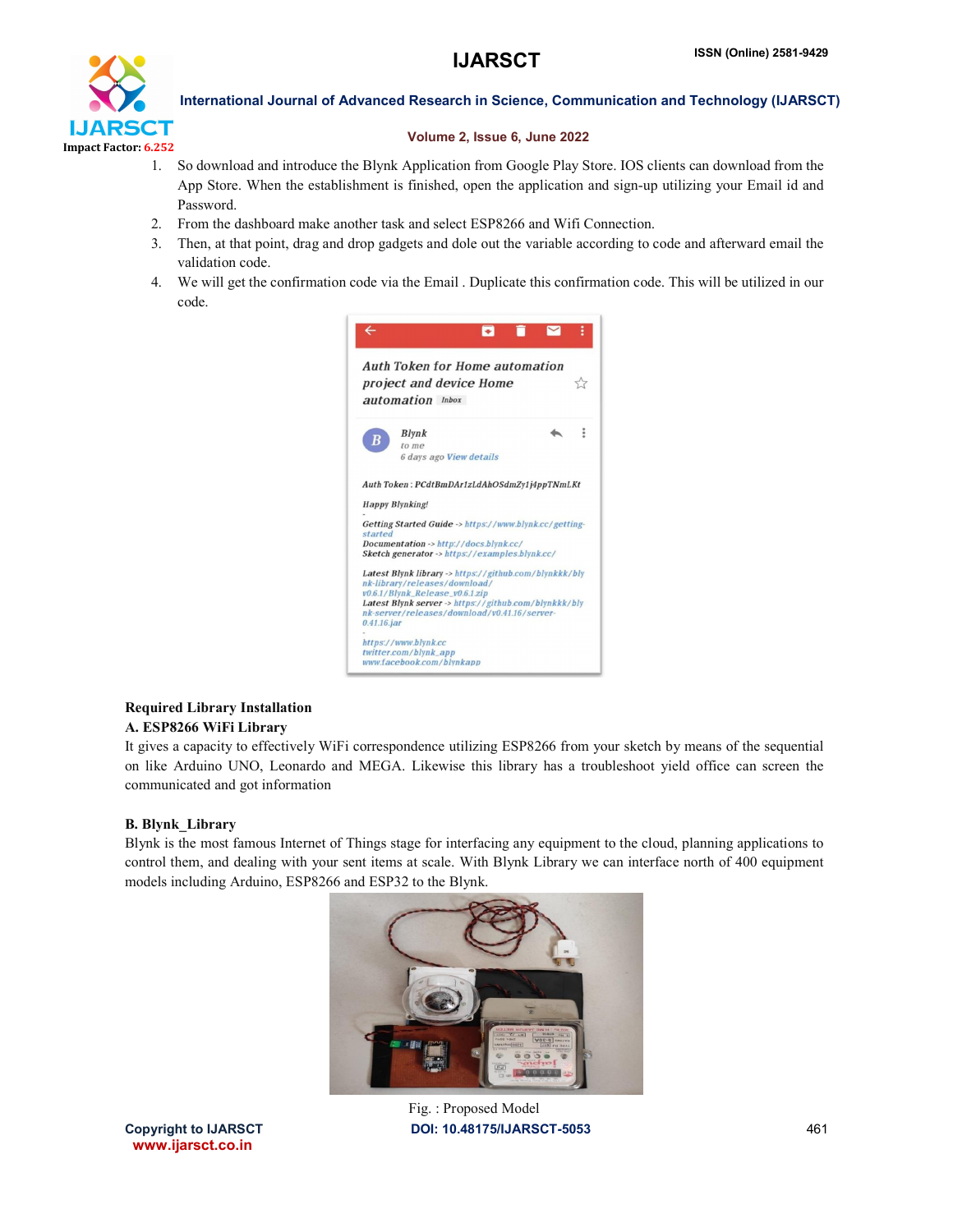

# Volume 2, Issue 6, June 2022

# Stream of the Process

At first, the gadget is being mounted on an energy meter. Venture can be partitioned into Three sections –

- 1. Wiring
- 2. Coding
- 3. Blynk application arrangement

Initially, we need to interface Acs712 sensor to Node MCU.so that we can gauge current First associate gnd of sensor to gnd Of nodeMCU , VCC of the sensor to Vin of nodeMCU, then, at that point, interface sensor result to the A0 pin of Node MCU.

Then, at that point, there are two focuses to Energy Meter that are Phase and Neutral ,Connect Phase to Switch one point and Neutral to the one place of socke , and staying single marks of switch and attachment interface with sensor.

- 1. Blynk confirmation key
- 2. WiFi ID
- 3. WiFi secret phrase.

Change this three things in code and transfer the code into nodeMCU.

Downloading Blynk from play store and sign into the Email with the goal that we can see power, current, watt hour and unit energy consumed by the gadget.

Thus, This is the working of Project. By utilizing this we can without much of a stretch Monitor Energy Meter on our Mobile Phone.

The gadget contains an Arduino Uno programming of rendition 1.8.9 where coding part finished.

The sensor works out current,voltage from the electric meter and converts it to the decipherable information. Those information will be put away on the particular ID of the application. The clients can see the android application and recovered results in like manner.



www.ijarsct.co.in

Copyright to IJARSCT **DOI: 10.48175/IJARSCT-5053** 462